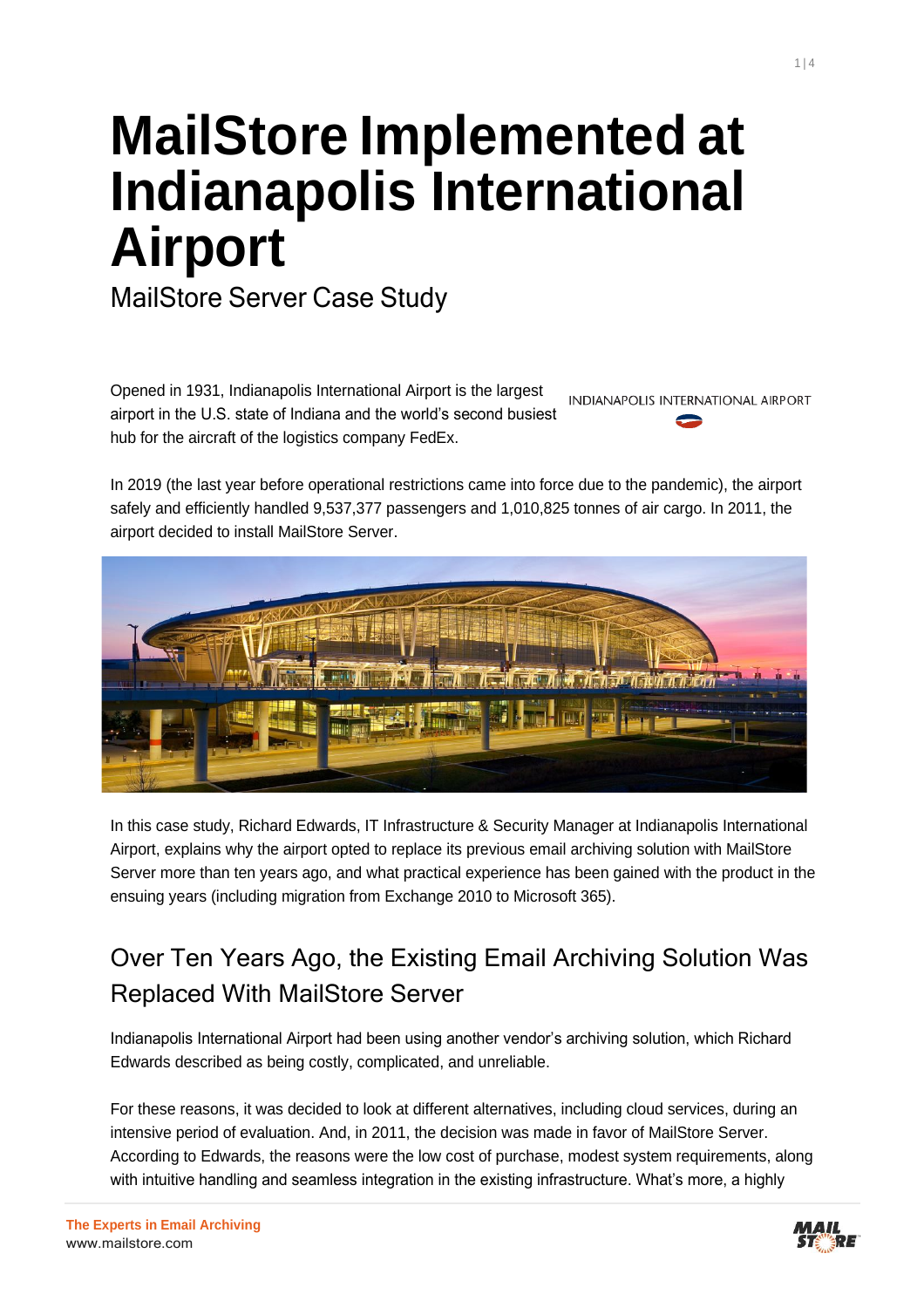qualified, rapid-response support crew plus excellent documentation made for an absolutely friction-free test phase, recalls Edwards. Just recently, the Update & Support Service has been renewed for 525 user licenses.

# Different Strategic Approaches to Email Archiving

Thanks to MailStore Server, Indianapolis International Airport has been enjoying almost all the benefits of modern email archiving for ten years now.

Shortly after the archiving solution had been rolled out, the airport's emails were extracted from the PST files that had accumulated over the years and then swapped out to a central email archive in order to permanently reduce dependency on PST files. The solution was then configured for mailbox archiving, which archived the emails from the mailboxes after 60 days. Depending on the user group, predefined delete rules then removed the previously archived emails from the email server 60 to 120 days later. These emails could then be retrieved from the archive as required. This meant that mailbox quotas could be eliminated, and backup and restore processes optimized.

In the meantime, Indianapolis International Airport has revised its strategic archiving approach and switched to journaling. In order to prevent data loss and ensure that legal requirements governing the availability and security of business-critical data are complied with (archived data must be complete, permanently available, faithful to the original and tamper-proof), all incoming and outgoing emails are now archived as soon as they reach or leave the server. Although the switch from mailbox archiving to journaling meant that the customary folder structure was no longer mapped and accessible in the archive, this wasn't a problem for the users.

# Fast Search Options for Users

This is because, at Indianapolis International Airport, users can rely on MailStore Server's powerful search functions available via MailStore Client, the MailStore Outlook add-in and MailStore Web Access. All these options provide users with rapid, full-text search functions that allow email content and any file attachments to be pinpointed quickly.

In recent years, this has made it possible to carry out both generalized and legally required archive searches efficiently and with little effort, without interrupting ongoing business.

# Successful Migration From Exchange 2010 to Microsoft 365 With MailStore Server

MailStore Server is currently being used in a Microsoft 365 environment. But it was originally used as an archiving solution for Microsoft Exchange Server 2010 based on Windows Server 2008; the system was migrated to Microsoft 365 five years ago, and here too, MailStore Server assisted in the process. Thanks to MailStore Server, users have no problem in accessing their archived emails, even with the new cloudbased email service.

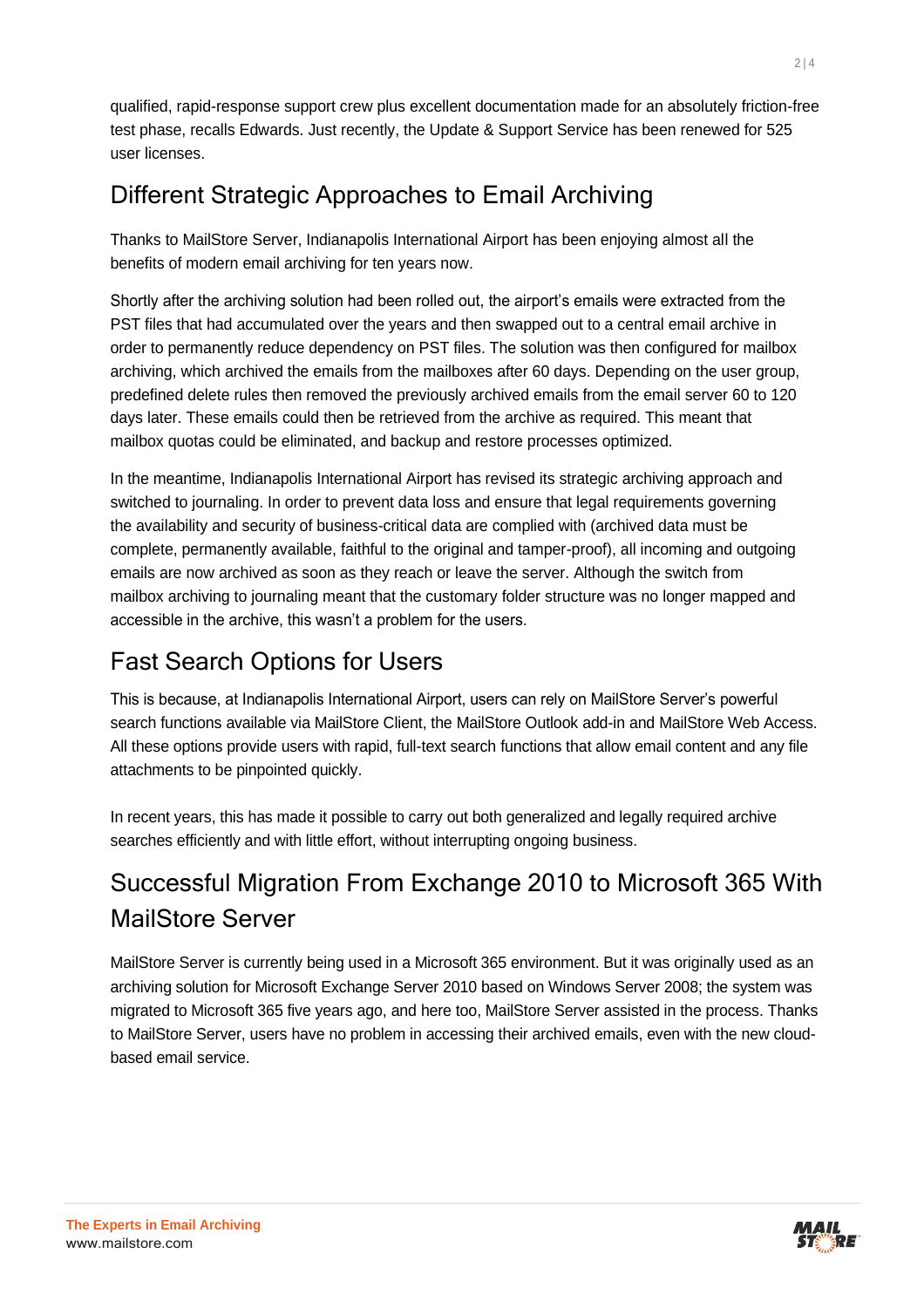### Interview With Richard Edwards, IT Infrastructure & Security Manager, on the Costs of Purchase, Downtime and Storage Requirements With MailStore

#### How Do You Rate MailStore Server in Terms of Purchase Costs?

MailStore Server is extremely cost-effective. The manufacturers are offering a great product at a fair price. Also, the overall costs are kept low through the minimal requirements in hardware.

#### What Was the Biggest Problem You Were Able to Solve With MailStore Server?

Before MailStore Server, we'd been using another vendor's solution to archive our emails. However, it was neither reliable nor particularly stable, among many other drawbacks. Thanks to MailStore Server, we've switched to an email archiving system that has simply kept on working for ten years now.

#### How Was MailStore Server Received by the Users When it Was Implemented Ten Years Ago?

Just a few minutes after it had been installed, we were in a position to archive our first emails. Our old archiving solution was very expensive, complicated, heavy on resources, and unreliable. MailStore Server ran without a hitch and with no interruptions; it was a welcome change.

MailStore Server allows us, as an IT department, to offer our users a stable, reliable platform that produces highly accurate results when searching for emails.

#### You've Been Running MailStore for Ten Years. How Would You Rate the Archiving Solution During This Time?

MailStore has done a great job in keeping pace with the changes that have taken place in IT over the years. MailStore is a lean, efficient, robust, and reliable email archiving solution. Apart from updates, MailStore has been running for ten years with only minimal downtime and interruptions. Since 2011, the system has failed just once and that was due to the access service being interrupted. MailStore also has an excellent compression rate that makes efficient use of the available storage space.

### Conclusion

"MailStore Server has proven to be a good archiving product. It's reliable, low-maintenance, just keeps on delivering the goods. It's an ideal product for lean IT teams'', says Richard Edwards.